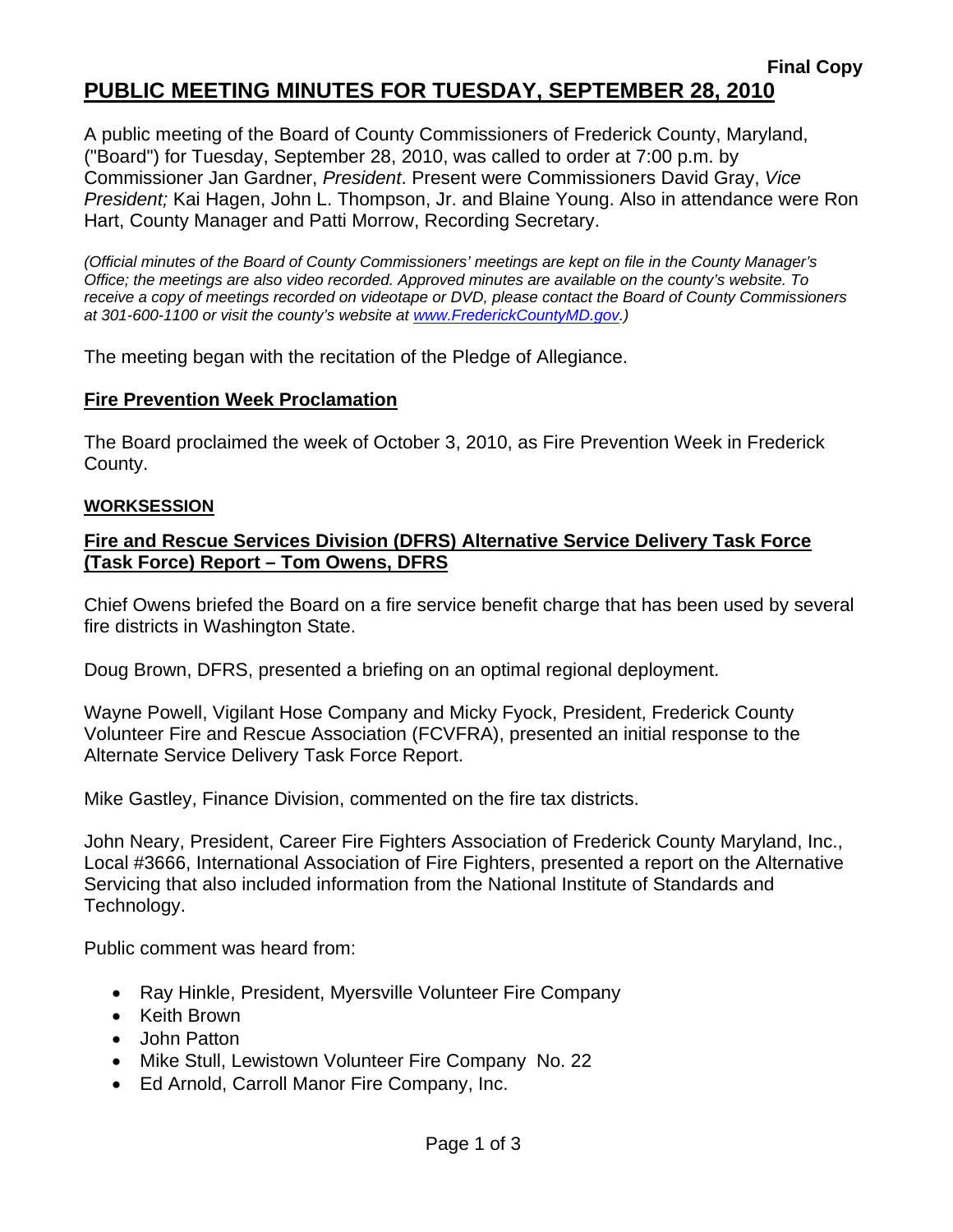## **Final Copy PUBLIC MEETING MINUTES FOR TUESDAY, SEPTEMBER 28, 2010**

Commissioner Young moved to direct the Task Force to further evaluate the fire service benefit charge; how it was put in place; how they determined it; whether it would be feasible, less volatile and more stable; and whether the taxpayers would favor it. Commissioner Hagen seconded the motion that failed 2-3 with Commissioners Gardner, Gray and Thompson opposed.

It was indicated that Mr. Hart would contact the State Department of Assessments and Taxation regarding the information needed to calculate a fire service benefit charge.

Commissioner Thompson moved that as of July 1, 2011, the taxpayers of Frederick County would no longer fully maintain or insure any vehicles operated by the fire chiefs. Commissioner Gray seconded the motion.

Doug Orner, Office of the County Manager, commented on the motion.

There was no action taken on the motion.

Commissioner Thompson moved that as of July 1, 2010, the taxpayers would no longer fuel, maintain or insure Brush Truck No. 126. Commissioner Gray seconded the motion that passed 5-0.

Commissioner Gray moved to direct the Task Force to finish vetting Option No. 3. Commissioner Gardner seconded the motion.

Commissioner Hagen moved to amend the motion to include the further vetting of Option No. 4. Commissioner Gardner seconded the motion that passed 3-2 with Commissioners Gray and Thompson opposed.

The vote on the main motion to further vet Option 3 and Option 4 was 4-1 with Commissioner Thompson opposed.

(Commissioner Gardner passed the gavel to Commissioner Gray.)

Commissioner Gardner moved to direct the Task Force to review and determine whether any extra equipment could be sold or not fueled, maintained or insured; and determine if Staffing for Adequate Fire and Emergency Response (SAFER) grants would be feasible for the hiring of fire fighters and for the Task Force to return to the Board with the information within 30 days. Commissioner Hagen seconded the motion that passed 5-0.

(Commissioner Gray passed the gavel back to Commissioner Gardner.)

Commissioner Gray moved to ask the Task Force to provide feedback regarding the utilization of paid on-call and part-time staffing. Commissioner Hagen seconded the motion that passed 5-0.